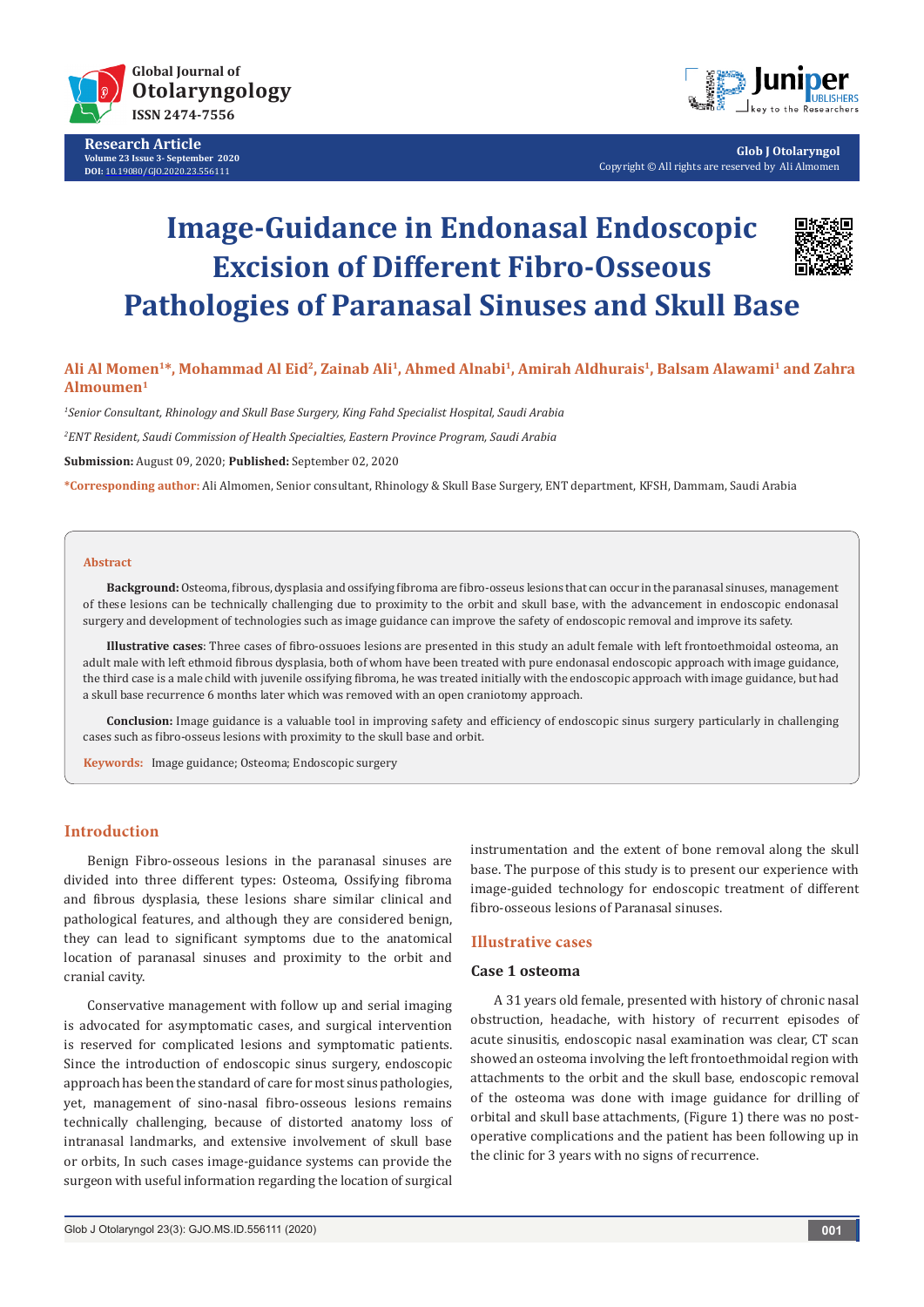

## **Case 2 fibrous dysplasia**

A 34 years old male, presented to our clinic with chronic history of left sided facial pain, nasal obstruction and headache, no history of epistaxis or visual disturbances, physical examination revealed a large mass in the left nasal cavity displacing the nasal septum and middle turbinate to the right. CT scan showed the large mass centered in the left anterior ethmoid sinus, measuring 3.7 x 2.9cm in the axial plane and 5.2cm in the coronal plane, the mass has heterogenous density with a calcified rim peripherally

and soft tissue density centrally, it resulted in bone remodeling with septal deviation to the right side, its medial aspect caused remodeling of the medial orbital cavity displacing the medial rectus muscle, it extended superiorly involving the frontal sinus, it was also invading the left cribriform plate with intracranial extension. Image guided endonasal endoscopic removal was done, the mass was adherent to the orbit and skull base (Figures 1 & 2). Histopathology confirmed the diagnosis of fibrous dysplasia. The patient has been following in the outpatient department for 3 years with no signs of recurrence.



## **Case 3 ossifying fibroma**

**002**

A child who had history of right sided progressive nasal obstruction, hyposmia and proptosis for 10 months, there was no history of nasal discharge, and no visual disturbances, there was right sided proptosis on examination, nasal endoscopy revealed a large fleshy mass filling the right nasal cavity and pushing the nasal septum to the left side, CT scan showed a heterogamous expansible lesion involving right ethmoid pushing septum to left side and abutting the right eye.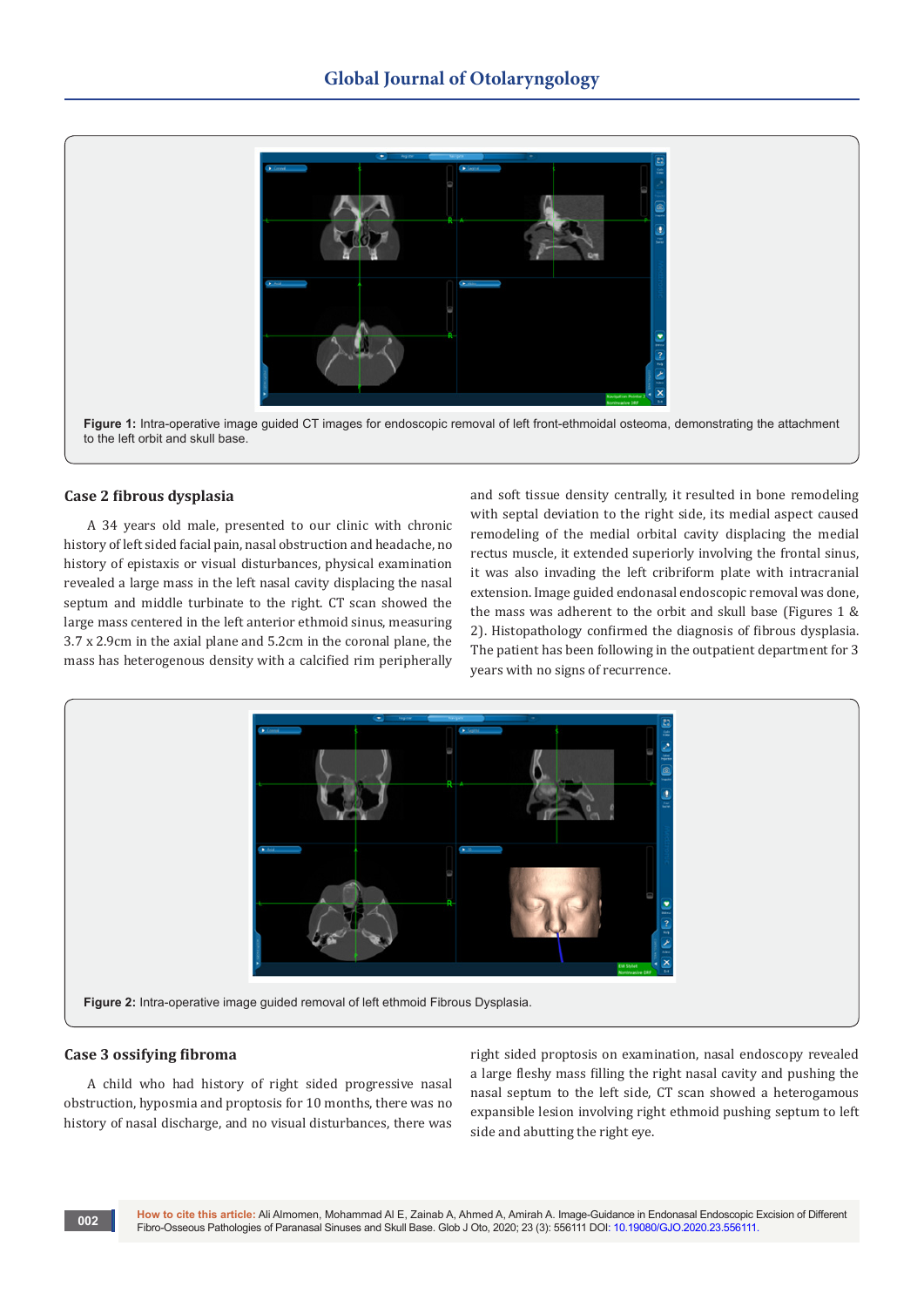The mass was resected with navigation-assisted endoscopic endonasal approach, (Figure 3) histopathology confirmed the diagnosis of Juvenile ossifying fibroma. 6 months post operation on follow up, he has complaining of right sided headache and hyposmia, with no nasal obstruction, investigations revealed and

extensive skull base recurrence, it was removed with an open craniotomy approach followed by skull base reconstruction. The patient has been following up for 3 years with no sign of recurrence on serial imaging and endoscopic examinations.



**Figure 3:** Intra-operative image guided removal of right ethmoid ossifying fibroma, demonstrating utility of localization technology to avoid potential orbital complications.

# **Discussion**

#### **Osteoma**

Osteomas are the most common benign sino-nasal fibrosseous lesion, most commonly affecting the frontal and ethmoid sinuses [1]. Histological subtypes of osteoma are three: Ivory osteoma, which are mainly composed of lamellar bone with minimal fibrous tissue, mature osteomas, which contain trabecular bone with significant fibrous tissue, and mixed osteomas containing segments of both [2]. Osteomas are often asymptomatic and discovered incidentally, symptoms usually result from tumors that are large or those obstructing the sinus outflow tracts, patients may present with headache, chronic rhinosinusitis, mucoceles, cosmetic deformity, cerebrospinal fluid leak and meningitis.

CT imaging is the gold standard for assessment of osteoma, they appear as well-circumscribed, dense masses and could be homogenous or heterogenous based on histologic subtype, osteomas do not enhance with contrast CT studies [3]. Indications for surgical intervention include symptomatic tumors, intracranial or intra orbital involvement, growth of more than 1mm per year on serial imaging [4]. Surgical options for paranasal sinus osteoma include external approach, endoscopic approach or combined approach using both methods, the size, location, and surgeon experience determines the approach for each case [5], for ethmoid sinus osteoma, endoscopic approach is relatively straightforward, however, for frontal sinus osteoma, the external approach was considered the standard approach [6].

The advent of new endoscopic equipment, such as angled scopes, angled drills and surgical navigation systems, and the accumulation of experience with endoscopic sinus surgery, have expanded the limits of endoscopic approaches, Chiu et al. [7] recommended endoscopic resection of small frontal osteomas medial to the sagittal line passing through the lamina papyracea (grade I and II), while using the external approach if the location was lateral to the sagittal line passing through the lamina papyracea or filling the frontal sinus (grade III and IV) [7]. However, Turri-Zanoni et al. [8] have successfully managed to treat 7 cases of osteomas with far lateral extension in the frontal sinus using purely endoscopic approach, suggesting that lateral extension beyond lamina papyracea is no longer an absolute contraindication of endoscopic removal as previously considered [8]. In the presented case the osteoma was involving the left frontoethmoidal region with grade 3 frontal sinus involvement, with the author's surgical experience and the availability of advanced equipment's the patient was successfully treated with pure endonasal endoscopic approach.

### **Fibrous dysplasia**

It is a progressive disease caused by impaired proliferation and maturation of fibroblasts, resulting in replacement of mature bone with poorly structured immature fibro-osseous tissue, 25% of FD cases affect the head and neck region. There are three types of FD in the head and neck, the monostatic lesion, which is confined to one bone, polyostotic lesions involving different bones and as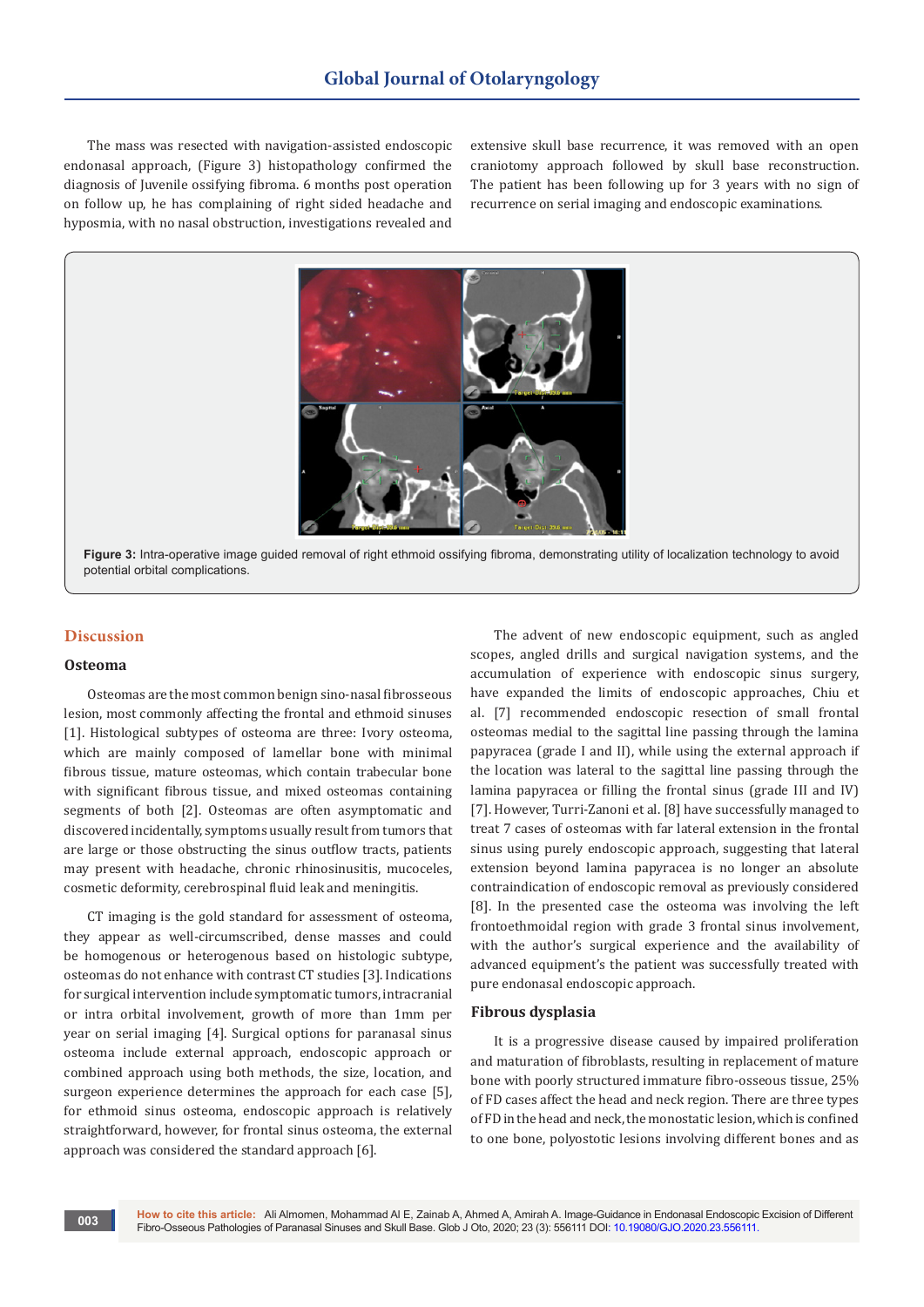part of McCune–Albright's syndrome, a systemic disorder with endocrine dysfunction and abnormal cutaneous pigmentation [9]. The clinical presentation depends on the compression effect of the pathological bone on the adjacent structures, it can present as facial asymmetry, headache, epiphora, and visual disturbance due to optic nerve involvement. Diagnosis is based on clinical presentation and radiological work up including CT and MRI, CT imaging features matte-glass appearance, provides information regarding the extent of involvement, it is also efficient in assessment of cranial nerve entrapment and optic nerve compression.

On MRI, signal intensity on T1- and T2- weighted images is variable, depending on the amount of bone trabeculation and degree of cellularity, Characteristically, lesions show low signal intensity and well-demarcated borders on both T1- and T2 weighted images [10] for asymptomatic patients with fibrous dysplasia, it is generally accepted to treat them conservatively with clinical and radiological follow up, surgical management is indicated for symptomatic and complicated cases Image guidance technology is particularly useful for treatment of fibrous dysplasia as it can distort intranasal anatomy and can be extensive, image guidance can provide information about thickness of remaining bone, that separates the instrument from the cranial or orbital contents, preventing injury to vital structures such as the dura, optic nerve or cavernous sinus. Wong et al. [9] reported their experience in managing 2 cases of Sino-nasal fibro-osseous lesions with image guidance and intra-operative CT, which revealed incomplete removal in a case of fibrous dysplasia that required additional excision, suggesting that intra-operative CTupdated image guidance in such cases can lead to a more optimal tumor control, potentially reducing the risk of recurrence with complete excision [11].

#### **Ossifying fibroma**

It is considered as a benign, locally aggressive neoplasm, it has variable biologic behavior though it was thought of as a slow growing tumor, as with other fibo-osseus lesions of paranasal sinuses, it is often discovered incidentally or when it has grown significantly causing facial distortion or compression of adjacent anatomic structures [12]. Several histopathological variants of ossifying fibroma have been described, including cementoossifying fibroma, juvenile active ossifying fibroma, and aggressive psammomatoid ossifying fibroma.

symptoms and signs include ptoptosis, diplopia, nasal obstruction, headache, examination could show smooth, rounded masses if the lesion involve the nasal cavity, complicated cases may present with vision loss, mucocele formation or intracranial infection.

Radiologic studies are important for diagnosis and surgical planning, the histological variants of ossifying fibroma cannot be reliably differentiated based on imaging as they have overlapping features even with magnetic resonance imaging studies, CT scan usually shows and eggshell-thin rim of bone surrounding a lytic area, on MRI, there is lo to intermediate intensity on T1 and variable intensity on T2 imaging, with contrast enhancement of the outer layer [13]. The treatment goal is complete surgical removal of the lesion, traditionally, external or microscopical approaches have been described, more recently, complete removal can be achieved with pure endoscopic approach with improved instruments, increased surgical experience, and the use of image guidance technology, [14] due to rarity of this disorder, there is no evidence suggesting which approach is superior to the other, the decision should be made based on the location of the lesion and the ability to perform complete removal safely. Post op surveillance for recurrence can be done with serial nasal endoscopy or yearly sinus CT [12].

## **Conclusion**

Image guided technology is a valuable tool in management of sino-nasal fibro-osseus lesion, it has expanded some of the limitations of endonasal endoscopic surgery particularly in resection of lesions with close proximity to the orbit and skull base, image guidance can enhance the surgeon's confidence in performing more optimal removal of the tumor and improve the efficiency and safety of the endoscopic sinus surgery.

## **Ethical Approval**

This research is approved by the institutional review board (IRB) at KFSH DAMMAM.

#### **References**

- 1. [Castelnuovo P, Valentini V, Giovannetti F, Bignami M, Cassoni A, et al.](https://pubmed.ncbi.nlm.nih.gov/19098531/)  [\(2008\) Osteomas of the maxillofacial district: endoscopic surgery](https://pubmed.ncbi.nlm.nih.gov/19098531/)  [versus open surgery. J Craniofac Surg 19\(6\): 1446-1452.](https://pubmed.ncbi.nlm.nih.gov/19098531/)
- 2. [Fu YS, Perzin KH \(1974\) Non-epithelial tumors of the nasal cavity,](https://pubmed.ncbi.nlm.nih.gov/4207295/)  [paranasal sinuses, and nasopharynx. A clinicopathologic study.](https://pubmed.ncbi.nlm.nih.gov/4207295/)  [II. Osseous and fibro-osseous lesions, including osteoma, fibrous](https://pubmed.ncbi.nlm.nih.gov/4207295/)  [dysplasia, ossifying fibroma, osteoblastoma, giant cell tumor, and](https://pubmed.ncbi.nlm.nih.gov/4207295/)  [osteosarcoma. Cancer 33\(5\): 1289-1305.](https://pubmed.ncbi.nlm.nih.gov/4207295/)
- 3. [Eller R, Sillers M \(2006\) Common fibro-osseous lesions of the paranasal](https://pubmed.ncbi.nlm.nih.gov/16757233/)  [sinuses. Otolaryngol Clin North Am 39\(3\): 585-600.](https://pubmed.ncbi.nlm.nih.gov/16757233/)
- 4. [Watley DC, Mong ER, Rana NA, Illing EA, Chaaban MR \(2019\) Surgical](https://pubmed.ncbi.nlm.nih.gov/30950282/)  [Approach to Frontal Sinus Osteoma: A Systematic Review. Am J Rhinol](https://pubmed.ncbi.nlm.nih.gov/30950282/)  [Allergy 33\(5\): 462-469.](https://pubmed.ncbi.nlm.nih.gov/30950282/)
- 5. [Çelenk F, Baysal E, Karata ZA, Durucu C, Mumbuç S, et al. \(2012\)](https://pubmed.ncbi.nlm.nih.gov/22976695/)  [Paranasal sinus osteomas. J Craniofac Surg 23\(5\): e433-437.](https://pubmed.ncbi.nlm.nih.gov/22976695/)
- 6. [Buyuklu F, Akdogan MV, Ozer C, Cakmak O \(2011\) Growth](https://pubmed.ncbi.nlm.nih.gov/21493269/)  [characteristics and clinical manifestations of the paranasal sinus](https://pubmed.ncbi.nlm.nih.gov/21493269/)  [osteomas. Otolaryngol head neck Surg 145\(2\): 319-323.](https://pubmed.ncbi.nlm.nih.gov/21493269/)
- 7. [Chiu AG, Schipor I, Cohen NA, Kennedy DW, Palmer JN \(2005\) Surgical](https://pubmed.ncbi.nlm.nih.gov/15921220/)  [decisions in the management of frontal sinus osteomas. Am J Rhinol](https://pubmed.ncbi.nlm.nih.gov/15921220/)  [19\(2\): 191-197.](https://pubmed.ncbi.nlm.nih.gov/15921220/)
- 8. [Turri Zanoni M, Dallan I, Terranova P, Paolo Battaglia, Apostolos](https://pubmed.ncbi.nlm.nih.gov/22652949/)  [Karligkiotis, et al. \(2012\) Frontoethmoidal and intraorbital osteomas:](https://pubmed.ncbi.nlm.nih.gov/22652949/)  [exploring the limits of the endoscopic approach. Arch Otolaryngol](https://pubmed.ncbi.nlm.nih.gov/22652949/)  [Head Neck Surg 138\(5\): 498-504.](https://pubmed.ncbi.nlm.nih.gov/22652949/)